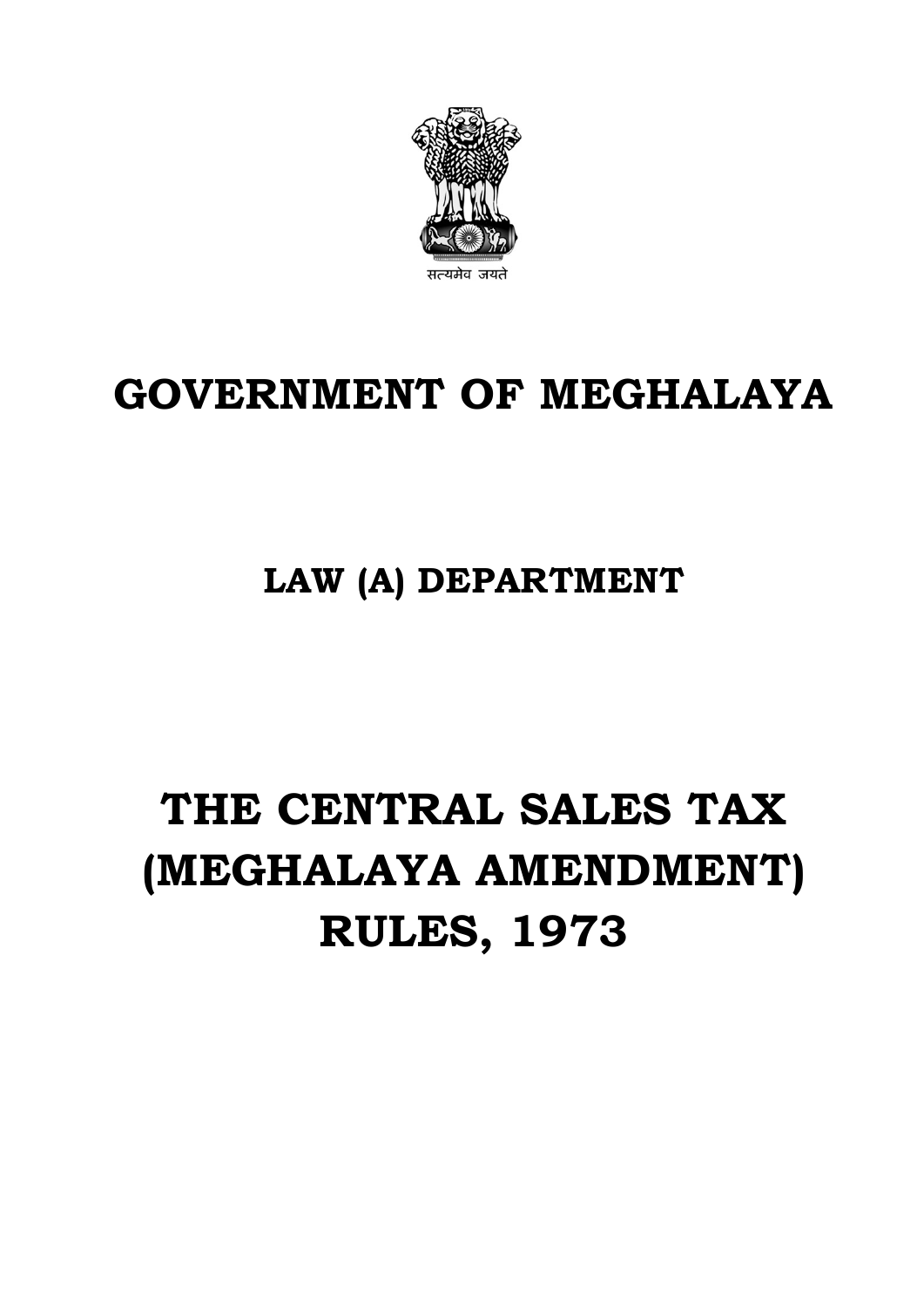#### **THE CENTRAL SALES-TAX (MEGHALAYA) AMENDMENT RULES, 1973**

In exercise of the powers conferred by sub-sections (3) and (4) of Section 13 of the Central Sales Tax, 1956 (Act 74 of 1956), the Governor of Meghalaya is pleased to make the following amendments to the Central Sales Tax (Accounts and Procedure) Rules, 1957 issued *vide* Assam Government Notification No. FTX/757/44, date the 5<sup>th</sup> June, 1957 (hereinafter referred to as the principal Rules).

#### **COMMENTS**

Preamble.- *These Rules have been framed under sub-sections (3) and (4) of Section 13 of the Central Sales Tax Act. Under Section 13, sub-section (3) of the Central Sales Tax Act, the State Government is empowered to make rules, not inconsistent with the provisions of this Act to carry out the purposes of the said Act. Sub-section (4) of Section 13 empowers the State Government to make rules for all or any of the purposes specified therein.*

*The State of Meghalaya became an autonomous State by virtue of the Assam Re-organisation (Meghalaya) Act, 1969 with effect from 2nd April, 1970. By virtue of the North-Eastern Areas (Reorganisation) Act, 1971 the State of Meghalaya attained full State-hood from 21st January, 1972.*

*The Central Sales Tax (Accounts and Procedure) Rules, 1957 was enacted in exercise of the powers conferred by sub-section (1) of Section 13 of the Central Sales Tax Act, 1956 and the Government of Meghalaya has amendment the respective provisions of this Act by virtue of these Rules (Meghalaya Rules).*

**1. Short title and commencement.-** (1) These rules may be called the Central Sales Tax (Meghalaya) (Amendment) Rules,1973.

(2) They shall be deemed to have come into force on the 1st day of April, 1973.

**2. General amendment.-** In the Central Sales Tax (Accounts and Procedure) Rules, 1957, for the brackets and the words (Accounts and procedure)"occurring in the long title short title and wherever they occur, the brackets and the word "(Meghalaya)" shall be substituted.

**3. Amendment of Rule 2.-** In the principal Rules hereinafter referred to as the said Rules, in Rule 2 –

- *(i)* After clause (a) the following clause shall be inserted, namely:-
	- (aa) 'appellate authority' in relation to any person appealing under sub-section (3- H) of Section 7 of the Act against an order passed by any officer, means the authority to whom an appeal against any order of such officer under the Act lies;
	- (aaa) 'assessing authority' in relation to a dealer, means the authority for the time being, competent to assess the tax payable by the dealer under the Act;
	- (aaaa) 'Central Rules' means the Central Sales Tax (Registration and Turnover)
- *(ii)* After Clause (g), the following clause shall be inserted namely: *(h)* '*registered dealer'* means a dealer registered under the Act."

<sup>1.</sup> Published in the Gazette of Meghalaya, Part V-A, dated 14.7.1973, *vide* Notification No. ERT (T), 15/72/93, dated 3.7.1973.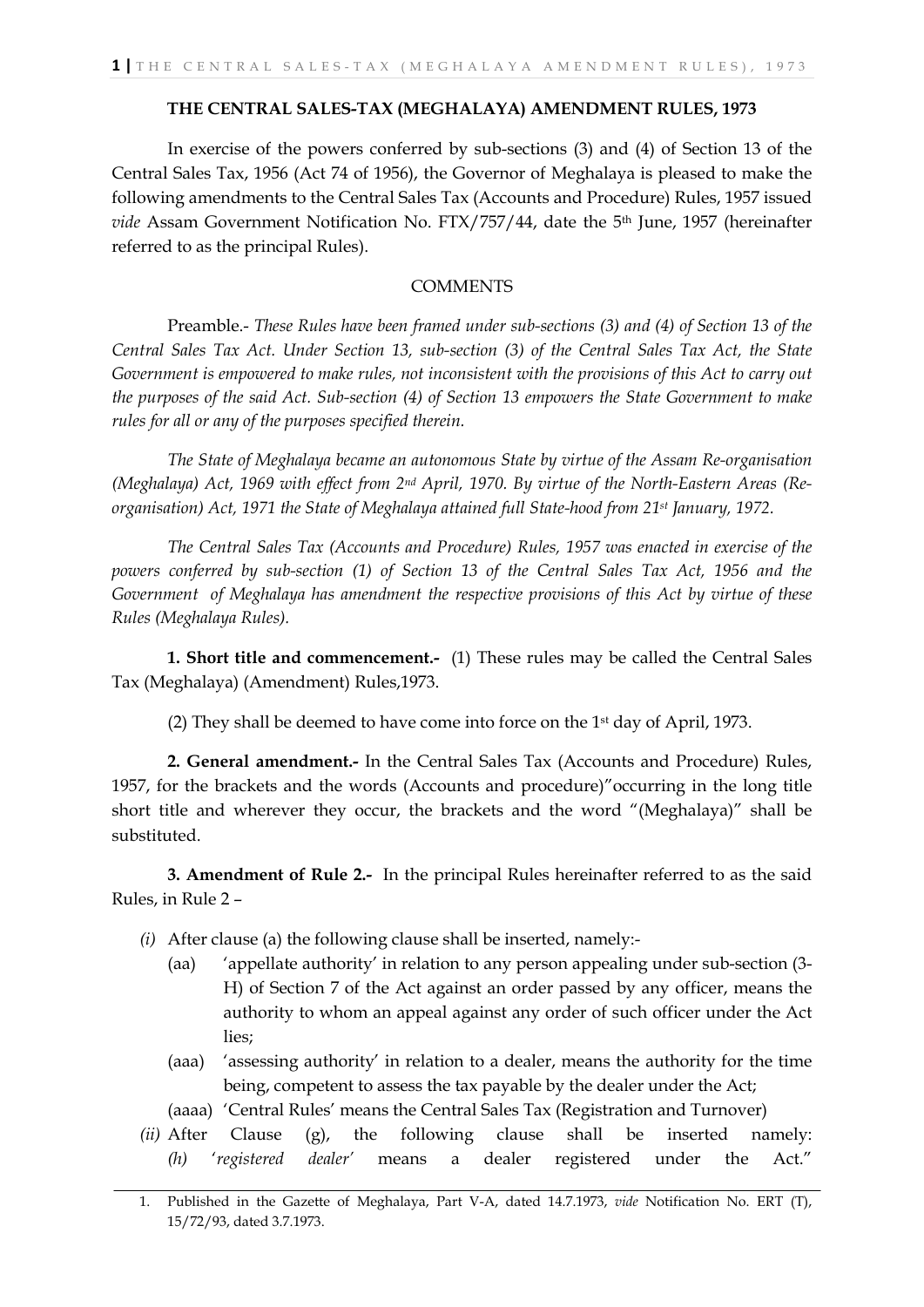**4. Submission of Rule 3. -** For Rule 3 of the principal Rules the following shall be substituted namely:-

"3. (1) Security or admitted security required to be furnished under Section 7 of the Act may be furnished by a dealer in any of the following manners, namely:

- *(a)* by paying the entire amount of such security or additional security direct into the Government Treasury by means of claims; or
- *(b)* by depositing with the authority who has required the furnishing of security or additional security, Government securities for the amount fixed by the said authority; of
- *(c)* by depending with such authority National Saving Certificates issued by the Government of India the face value of which is not less than the amount of security of additional security required duly endorsed in favour of such authority; or
- *(d)* by furnishing to such authority guarantee from a bank, approved in this behalf by the said authority, agreeing to pay the State Government, on demand the amount of security fixed by the said authority; or
- *(e)* by depositing such amount in the Post Office Savings Bank and pledging the Pass Book to and depositing it with the said authority; or
- *(f)* by furnishing a surety acceptable to the said authority by executing a surety bond.

(2) The deficiency referred to in sub-section (3-E) of Section 7 of the Act shall be made up by the dealer by furnishing security to the extent of the deficiency in the manner stated in sub-rule (1) of the value of goods, sold by him in the course of inter-State trade or commerce. He shall also maintain a correct and true account showing the day-to-day purchase, sales, deliveries and stocks of each kind of goods.

Provided that it shall not be necessary to give the dealer an opportunity of being heard before passing an order under this sub-rule;

**5. Amendment of Rule 4.-** In the principal Rules, for Rule 4, the following shall b substituted, namely:

- "4. (1) Every dealer registered under Section 7 of the Act and every dealer liable to pay tax under the Act shall keep and maintain a true and correct account in Form No. I of the value of goods, sold by him in the course of inter-State trade or commerce. He shall also maintain a correct and true account showing the day-to-day purchases, sales, deliveries and stocks of each kind of goods.
	- (2) Every such dealer shall in respect of such transaction under the Act prepare in duplicate a voucher showing the date of transaction, the name of seller and purchaser, and the price, quantity and description of goods, and issue the original thereof to the buyer. The voucher shall also specify the mode of dispatch and delivery of goods with appropriate details.
	- (3) The voucher of each kind shall be serially machine- numbered separately.
	- (4) Every principal, who claims exemption on the sale of goods on consignment account through agents outside the State, shall maintain the following records, namely:
		- *(a)* a register showing the name and full address of gent to whom goods were consigned together with description of the goods so dispatched for sale on each occasion and their quantity and value;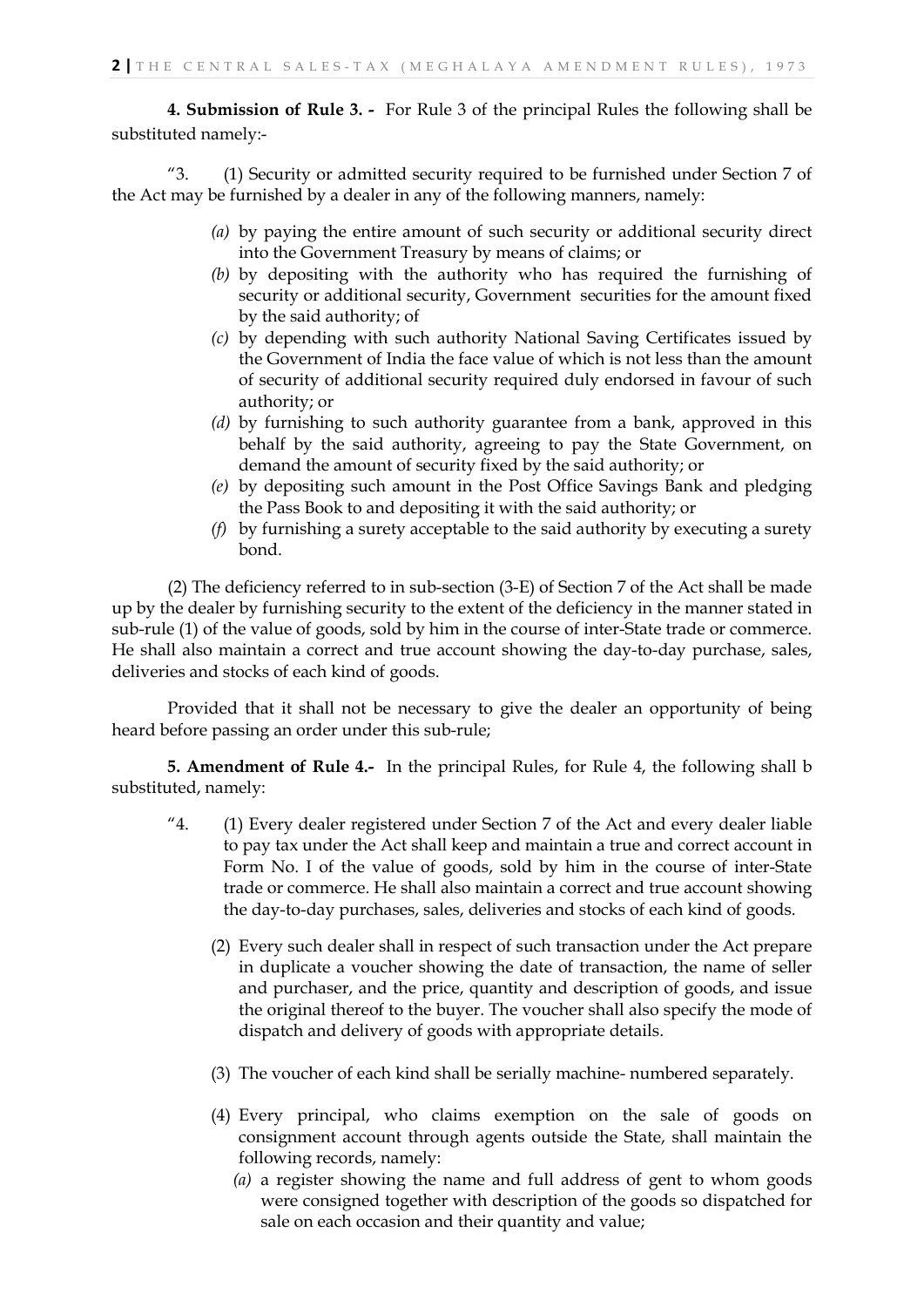**Note.-** Copies of these authorisation and description of goods dispatched for sale on each occasion with particulars of their quantity and value should be simultaneously furnished to the assessing authority;

- *(b)* the originals of authorisation sent to the agent for sale of the goods;
- *(c)* the originals of the written contract, if any, entered into between the principals and the agent;
- *(d)* copies of bills issued by the agents to the purchasers;
- *(e)* accounts rendered by the agents to the principals from time to time showing the gross amount of the bill and deduction on account of commission and incidental charges;
- *(f)* extract of the ledger account of the principal maintained in the books of the agents duly signed by such agents;
- *(g)* copies of railway receipt or dispatch note under which the goods were so dispatched; and
- *(h)* a register showing the date and mode of remittance of the amount to the principal.
- (5) Every dealer shall maintain all vouchers relating to stock, purchases, sales, and deliveries, relating to all transactions under the Act for period of eight years after the close of the year to which they relate.
- (6) Every registered dealer shall keep at the place of business specified in the certificate of registration current books of account. If more than one place of business in the State is specified in the certificate of registration, the current books of account relating to each place of business shall be kept in the place of business concerned. He shall also keep the books of accounts for the previous eight years at such place or places as he may notify to the assessing authority."

**6. Amendment of Rule 8. -** In the principal Rule, in Rule 8 –

- *(i)* in sub-rule (1) for the words "Rupees two and five naye paise" the words "rupees two and fifty naye paise shall be substituted;
- *(ii)* in sub-rule (2) for the words "shall" the word "may" shall be substituted; and
- *(iii)* sub-rule (12) shall be deleted.

**7. Amendment of Rule 8-A.-** In the principal Rule, in Rule 8-A, in sub-rule (2), for the words shall be inserted, namely :

**8. Insertion of new Rule 8-E.-** In the principal Rules, after Rule 8-D, the following rules shall be inserted, namely:

"8-E. (1) A registered dealer, hereinafter in this rule referred to as the transferee who wishes to receive from his Head Office/Branch/Agent/Principal outside Meghalaya, hereinafter in this rule referred to as "the transferor", goods the movement of which to him by the transferor, is occasioned by reason of transfer and not by reason of sale in the course of inter-State trade or commerce shall obtain from the Superintendent of taxes who has registered him as the dealer under the Act, a blank declaration in Form F prescribed under Rule 12 of the Central Rules for furnishing the same to the transferor by whom the goods have been transferred. Before furnishing any declaration in Form F as aforesaid the transferee or shall fill in all the required particulars in the form and shall also affix his usual signature in the space provided in the form for the purpose. Thereafter the counterfoil of the form shall be retained by the transferee and the other two persons marked as "Original"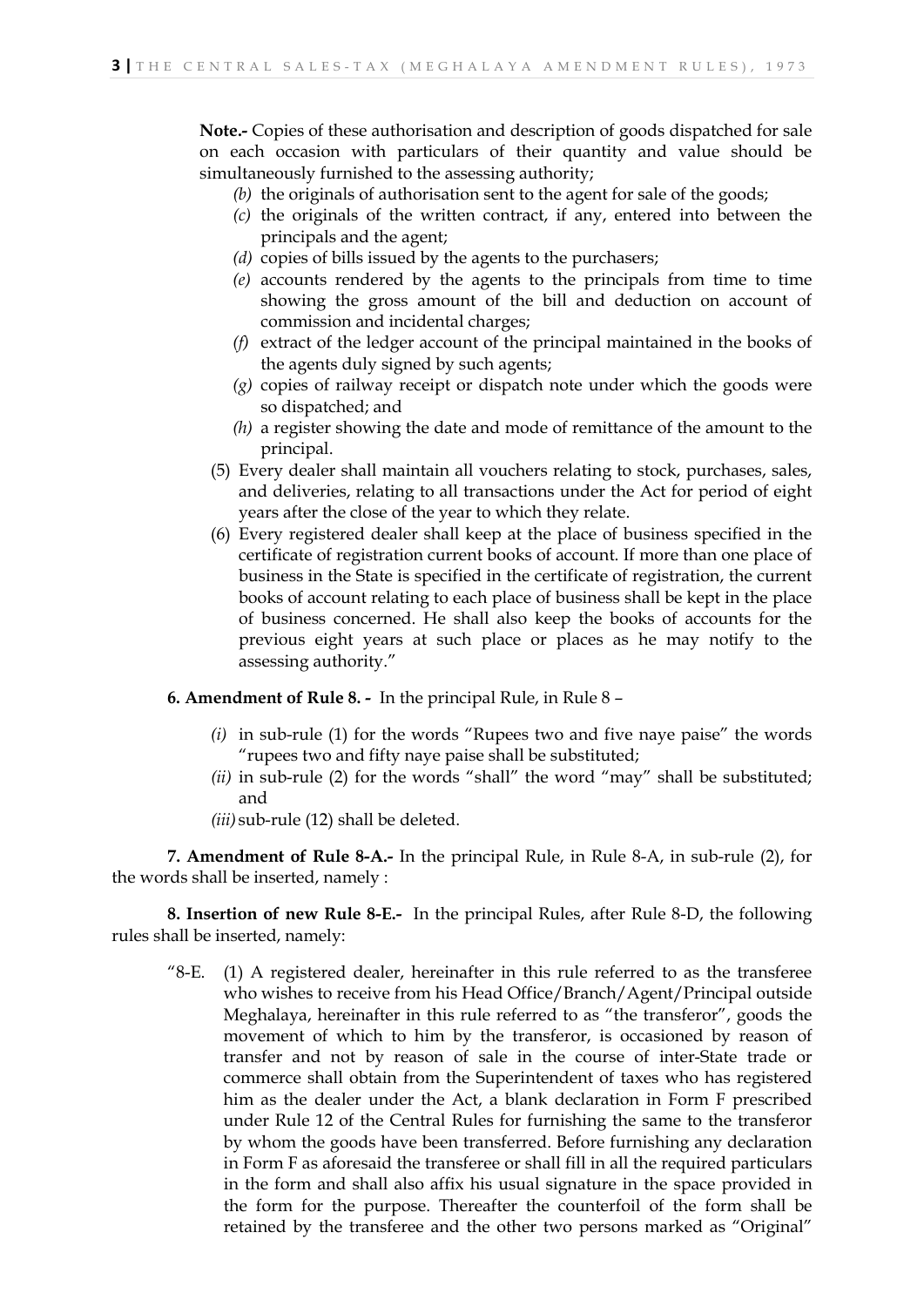and "Duplicate" shall be made over by him to the transferor by whom the goods were transferred:

- Provided that a price of rupees two and fifty paise only shall be payable per book of twenty-five such forms and the price shall be paid into Government Treasury before any such form is supplied by a Superintendent of Taxes to any registered dealer.
	- (2) Any transferor who claims that he is not liable to pay tax under the Act in respect of any goods on the ground that the movement of such goods outside Meghalaya was occasioned by reason of transfer to another place of his business, agent or principal and not by reason of sale in the course of inter-State trade or commerce shall, in respect of such claim, furnish to the assessing authority, within the time specified in Rule 12 of the Central Rules, the portion marked "Original" of the declaration received by him in Form F from the transferee. The assessing authority may in its discretion direct the transferor to produce for inspection the portion of the declaration marked Duplicate.
	- (3) No transferee shall give any declaration under this rule except in a form which has been obtained by him in the manner specified in sub-rule (1) and has been declared obsolete and invalid by the Commissioner of Taxes under the provisions of sub-rule (12).
	- (4) No transferor shall accept any declaration for the purpose of this rule except in a form obtained by the transferee from the appropriate authority in his State and not declared obsolete or invalid by appropriate authority in such State.
	- (5) Every Declaration Form obtained from the Superintendent of Taxes by a registered dealer shall be kept by him in safe custody and he shall be personally responsible for the loss, destruction or theft of any such form or the loss of Government revenue, if any, resulting directly or indirectly from such theft or loss.
	- (6) Every registered dealer to whom any Declaration Form is issued by a Superintendent of Taxes shall maintain in a register in Form No.11-A, a true and complete account of every such Form received from the Superintendent of Taxes. If any such Form is lost, destroyed or stolen the dealer shall report the fact to the Superintendent of Taxes immediately and shall make appropriate entries in the remarks column of the register in Form No. II-A and take such other steps to issue public notice of the loss, destruction or theft as the Commissioner may direct.
	- (7) Where a duplicate declaration is furnished under sub-rule (3) of Rule 12 of the Central Rules the particulars of the original Declaration Form shall be immediately reported to the Superintendent of Taxes from whom the declaration form had been obtained.
	- (8) Any unused Declaration Form remaining in stock with a registered dealer shall be surrendered to the Superintendent of Taxes within 15 days of the closure of the dealer's business or cancellation of his certificate of registration under the Act.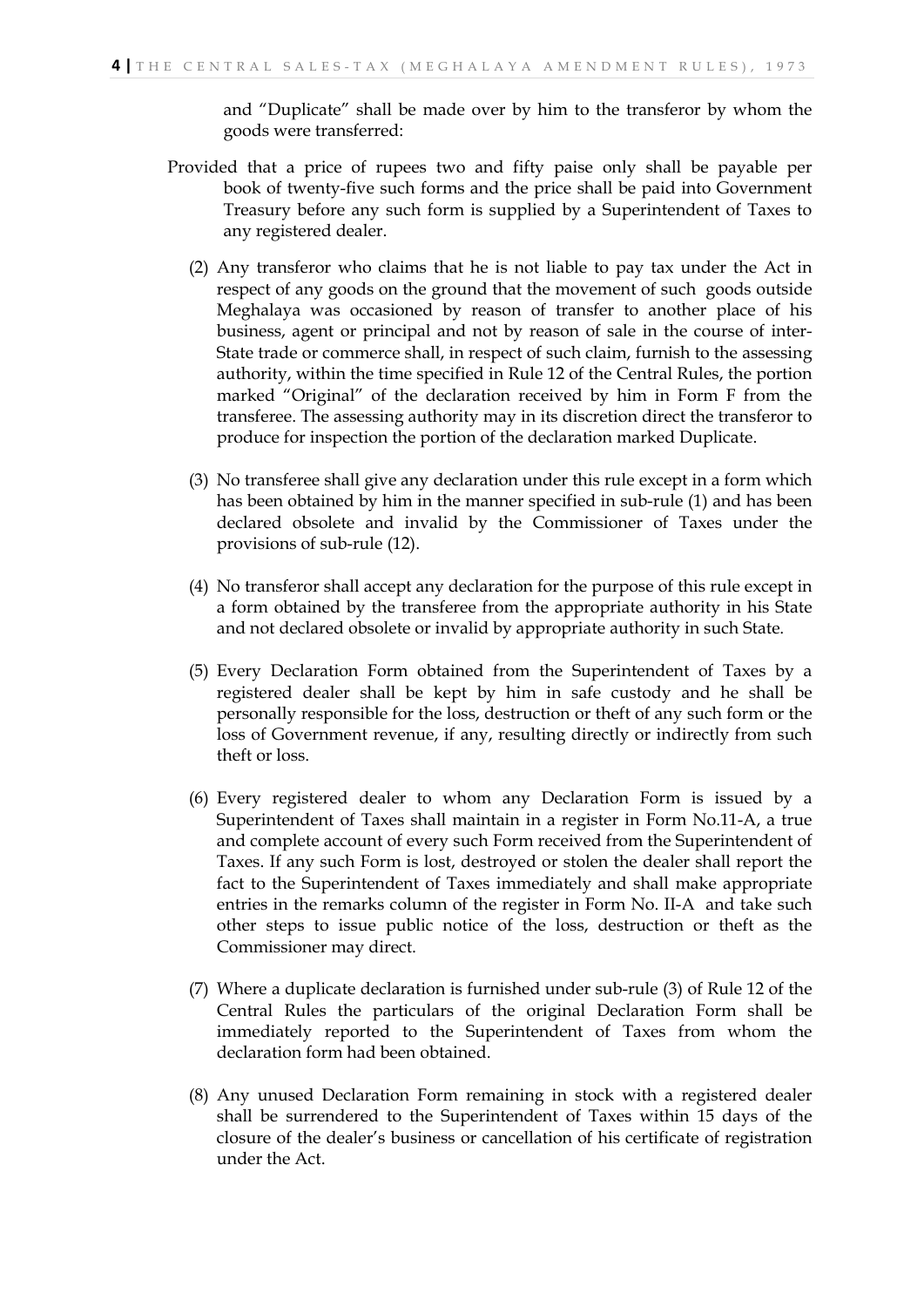- (9) No registered dealer, to whom a Declaration Form is issued by the Superintendent of Taxes under sub-rule (6) shall not be valid for the purpose of sub-rule (1).
- (10) A Declaration Form in respect of whom a report has been received by the Superintendent of Taxes under sub-rule (6) shall not be valid for the purpose of sub-rule (1).
- (11) The Commissio9ner shall, from time to time, publish in the Official Gazette the particular of the Declaration Form in respect of which report is received under sub-rule (6).
- (12) The Commissioner may by Notification in the Official Gazette and in the Official Gazettes of all other States, declare that Declaration Form in a particular series, design or colour shall be deemed to be obsolete and invalid with effect from such date as may be specified in the notification.
- (13) When notification declaring Forms of a particular series design or colour obsolete and invalid is published under sub-rule (12) all registered dealers shall, on or before the date with effect from which the Forms are so declared obsolete and invalid, surrender to the Superintendent of Taxes all unused Forms of that series design or colour which may be in their possession and obtain in exchange such new forms as may be substituted for the forms declared obsolete and invalid:

Provided that new forms shall not be issued to a dealer until he has rendered account of the forms lying with him and returned the balance, if any, in his hand to the Superintendent of Taxes."

**9. Amendment of Rule 13.-** In the principal Rules, for Rule 13 the following shall be substituted shall be substituted, namely :

- "13 $(1)$  A memorandum of appeal, not being an appeal under sub-section (3-H) of Section 7 of the Act shall be in Form No. V.
	- (2) An appeal under sub-section (3-H) of Section 7 of the Act shall
		- *(a)* be in Form No. V-A;
		- *(b)* be filled in triplicate;
		- *(c)* be presented to the Appellate Authority by the appellant or by his agent or legal practitioner or be sent by registered post to the said authority;
		- *(d)* contain a clear statement of the relevant facts and State precisely the relief prayed for;
		- *(e)* be accompanied by
			- *(i)* a certified copy of the order appealed against;
			- *(ii)* a fee of rupees ten only be paid by means of Court Fees stamps;
		- *(f)* be signed and verified in the manner provided in Form No. V-A.
	- (3) If a memorandum of appeal under sub-section (3-H) of Section 7 of the Act does not comply with all the requirements of sub-rule (2) the Appellate Authority may reject it summarily; Provided that no such appeal shall be summarily rejected under this sub-rule

unless the appellant has been given a reasonable opportunity to amend the memorandum so as to bring it into conformity with all the requirements of sub-rule (2).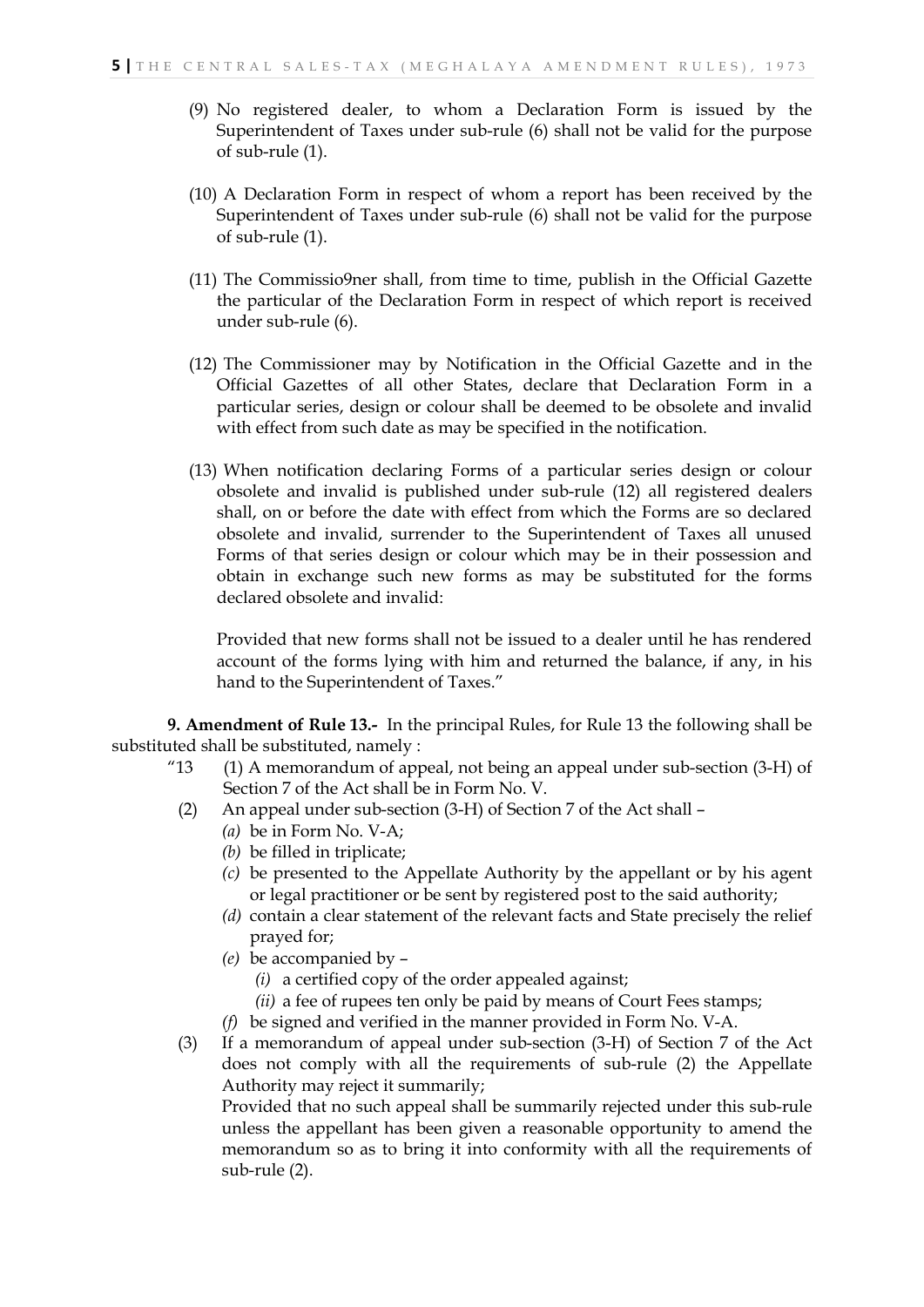- (4) An appeal under sub-section (3-H) of Section 7 of the Act may also be summarily rejected on other reasonable grounds after giving the appellant a reasonable opportunity of being heard.
- (5) Where an appeal under sub-section (3-H) of Section 7 of the Act is admitted for hearing on merit the Appellate Authority shall, after giving the appellant concerned a reasonable opportunity of being heard, fix a date for passing the final order on the appeal, if the order is not passed on the date of hearing."

**10. Amendment of Form No. VII.-** In the principal Rules, in Form No. VII between the words "Composition money" and the word "Miscellaneous" the following shall be inserted namely:

"Security"

#### **FORM II-A** [*See* Rule 8-E] **Register of F Forms**

| <b>A-RECEIPTS</b> |           |      |        | <b>B-UNUSED</b> |      |        |            |            |               |           |
|-------------------|-----------|------|--------|-----------------|------|--------|------------|------------|---------------|-----------|
| Date              | Authority | Book | Serial | Date            | Book | Serial | Name and   | No. and    | Description   | Quantity  |
| of                | from whom | No.  | No.    | of              | No.  | No.    | address of | date       | of the goods  | of goods. |
| receipt           | received  |      |        | Issue           |      |        | the        | of         | in respect of |           |
|                   |           |      |        |                 |      |        | transferor | challan/   | which         |           |
|                   |           |      |        |                 |      |        | to whom    | invoice    | issued.       |           |
|                   |           |      |        |                 |      |        | issued.    | in respect |               |           |
|                   |           |      |        |                 |      |        |            | of which   |               |           |
|                   |           |      |        |                 |      |        |            | issued     |               |           |
|                   | 2         | 3    | 4      | 5               | 6    | 7      | 8          | 9          | 10            | 11        |
|                   |           |      |        |                 |      |        |            |            |               |           |
|                   |           |      |        |                 |      |        |            |            |               |           |
|                   |           |      |        |                 |      |        |            |            |               |           |
|                   |           |      |        |                 |      |        |            |            |               |           |

|                       |                                                                                | <b>B-UNUSED</b>                                                                      |                                                     |                                              |         |
|-----------------------|--------------------------------------------------------------------------------|--------------------------------------------------------------------------------------|-----------------------------------------------------|----------------------------------------------|---------|
| Value of the<br>goods | Name of Railway, Steamer<br>or Ferry Station or Air<br>Port or Road Transports | No. and date of<br>Railway receipt or<br>goods receipt with                          | Date on which<br>transferee took<br>delivery of the | Surrendered<br>to the Sales<br>Tax Authority | Remarks |
|                       | Officer form where the<br>goods were dispatched                                | trip-sheet of Lorry or<br>any other document<br>indicating the means<br>of transport | goods                                               |                                              |         |
| 12                    | 13                                                                             | 14                                                                                   | 15                                                  | 16                                           | 17      |
|                       |                                                                                |                                                                                      |                                                     |                                              |         |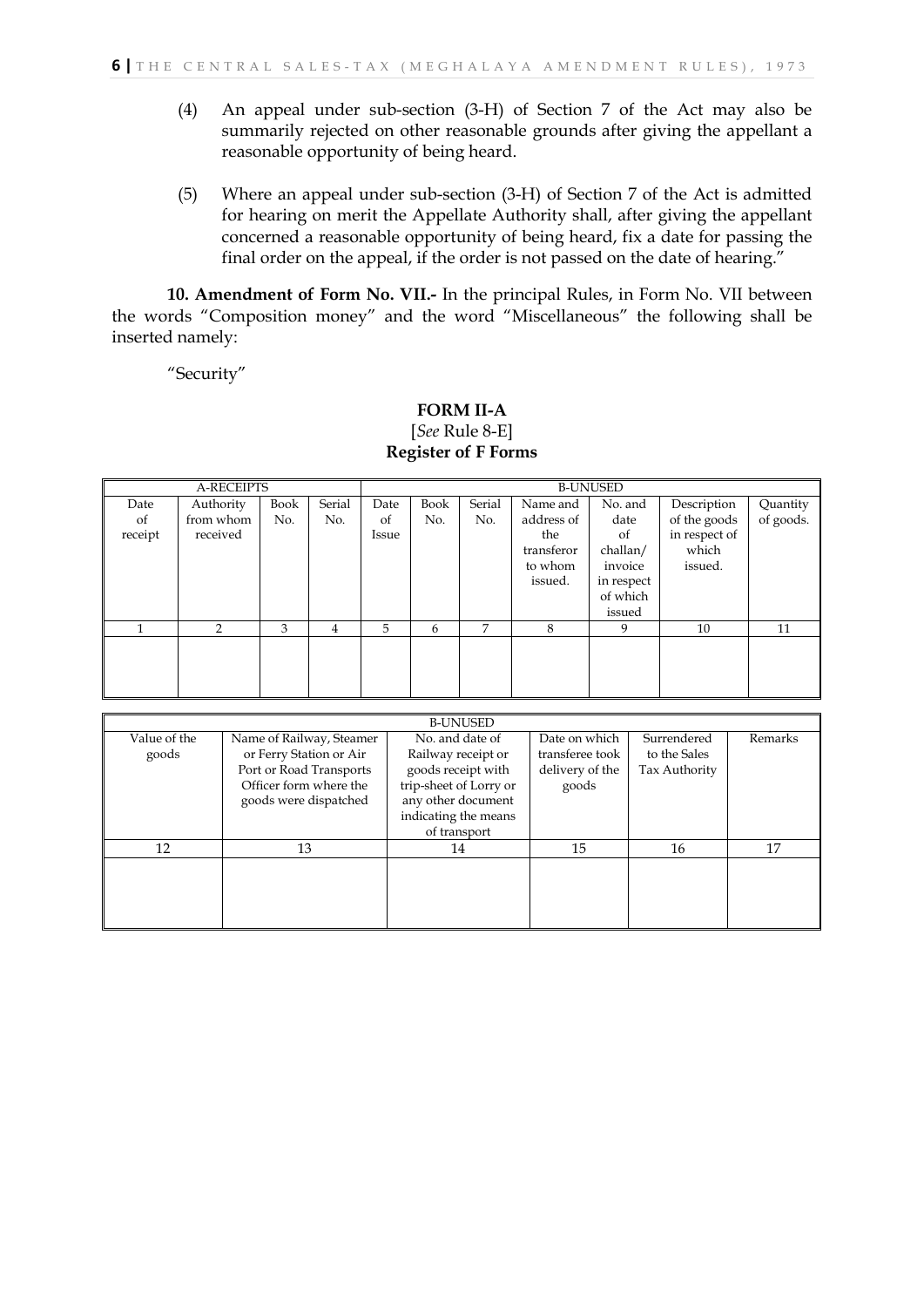#### FORM V-A [*See* Rule 13 (2)] **Form of Appeal**

To

The The…………..date of ………..19…..

Date of order appealed against……………….

Name and designation of the officer who passed the order…………..

The petition…………..of…………..P.O………………………………………………… showeth as follows:

1. Your petitioner had applied to the Superintendent of Taxes…………….on …….for registration under Section 7 of the Central Sales Tax Act, 1956 and the said authority under sub-section (2-A) of Section 7 of the said Act, by means of an order dated…………demanded from the petitioner, a security to the extent of Rs……….before issue of a certificate of registration.

Your petitioner is registered under Section 7 of the Central Sales Tax Act, 1956, with the Superintendent of Taxes……… and holds registration certificate No………….dated……. issued by the said authority who has now demanded under sub-section (3-A) of Section 7 of the said Act, security/additional security to the extent of Rs………by means of an order, dated…………(Your petitioner had earlier furnished security to the extent of Rs……….. by means of …………..)

Your petitioner had in pursuance of an order, dated……………passed by the Superintendent of Taxes………….under sub-section (3-B) of Section 7 of the Central Sales Tax Act, 1956 furnished security to the extent of Rs……by means of ……….

The said authority, by means of an order, dated………….has under sub-section (3-D) of Section 7 of the said Act forfeited the entire amount of the said security/part of the said security to the extent of Rs…………

Your petitioner had applied to the said authority…………..for refund under subsection (3-E) of Section 7 of the said Act, of the entire amount of security /part of the security to the extent of Rs. …….. as the same is not required for the purposes of the said Act on the following grounds:

(Enter here the grounds on which the security is not required for the purposes of the Act).

The said authority has by means of an order, dated …………….under sub-section (3- E) of Section 7 of the said Act, refuse to refund the entire amount of security/part of the security to the extent of Rs………

2. Your petitioner's turnover according to the provisions of the Central Sales Tax Act, 1956 for the year……………..were as under:

**Turnover of goods taxable at the rate of ………**

| Paise in  | Paise in  | Paise in  |
|-----------|-----------|-----------|
| the Rupee | the Rupee | the Rupee |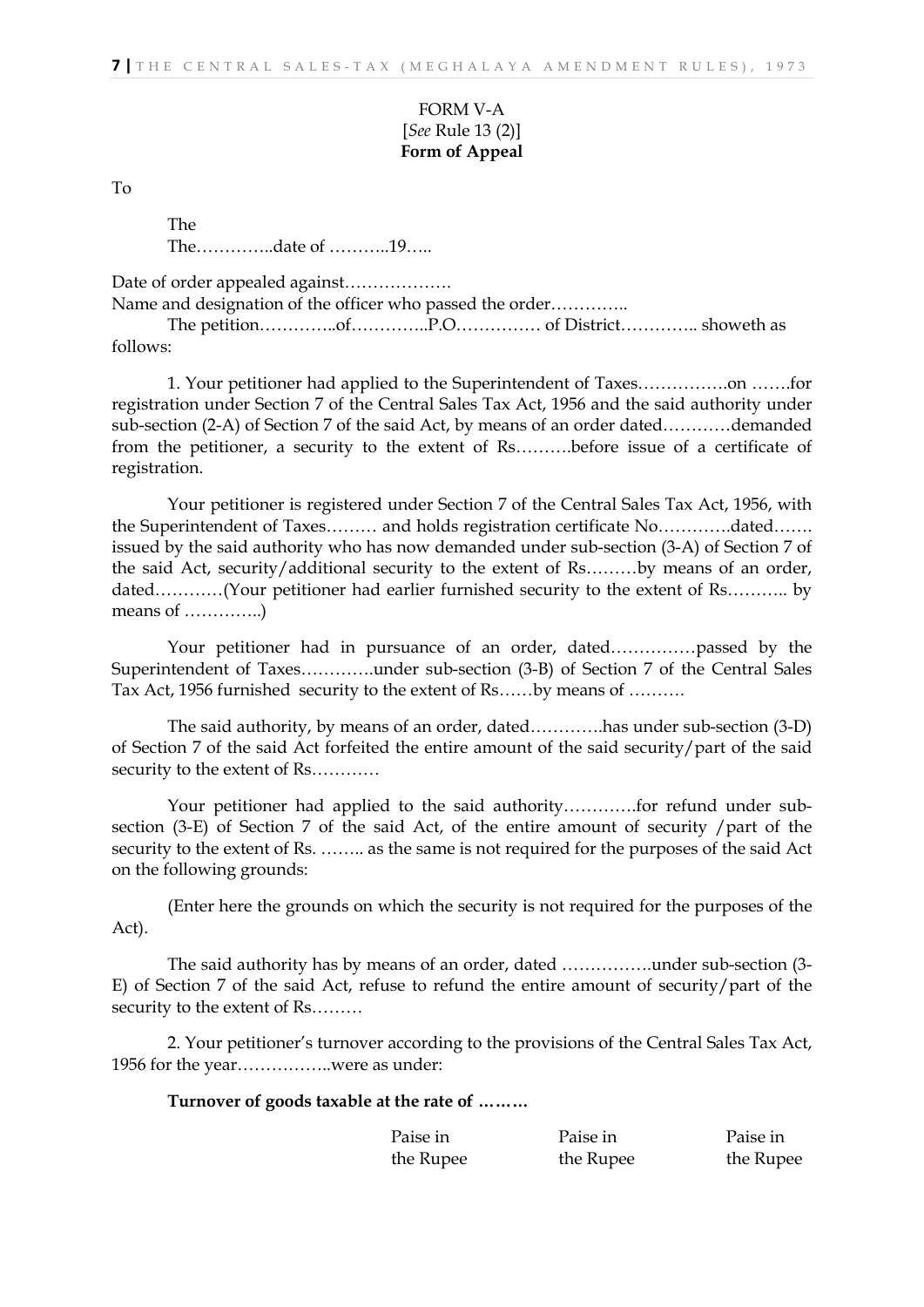#### Sold to registered dealers or Government Departments Sold to others

3. Such turnover was the whole turnover of your petitioner during the period………. Your petitioner had no other turnover taxable under the Central Sales Tax Act, 1956 during the said period.

4. The amount of tax payable by your petitioner under the Central Sales Tax Act, 1956, on the basis of the information furnished in paragraphs 3 and 4 above, in respect of the year…………was Rs………../is estimated at Rs………..

5. The order dated……………passed by the Superintendent of Taxes………..dated….. under sub-section (3-A) of Section 7 is not justified for reasons stated below:

#### (*Enter here the grounds of the appeal*)

6. Your petitioner, therefore, prays that the said order may be and aside /annulled /remanded and that no security/additional security be demanded from the petitioner/ the security paid may not be forfeited/refund of the security paid may be allowed to the extent of  $Rs$ ……

7. The security/additional security demanded by means of the order, dated……….. mentioned in paragraph 1 above, has been furnished by means of…………

8. A certificate copy of the order appealed against is attached hereto.

I,…………. the petitioner named above, do hereby declare that what is stated herein is true to the best of my information and belief.

*Signature of the petitioner*

*Note.- (a)* Strike out whichever is not applicable.

 *(b)* The appeal/petition should be signed by the person as prescribed in Rule 3 (1) (a) of the Central Sales Tax (Registration and Turnover) Rules, 1957.

#### FORM No. X [*See* Rule 3] **Surety Bond**

Know all men by these presents that I,…………(full name)……………( full address), am held and firmly bound unto the Government of Meghalaya, exercising the executive power of the Government of the State of Meghalaya (hereinafter referred to as the Government, which expression shall, unless excluded by or repugnant to the context, include his successors-in-office and assigns including any authority appointed under Section 8 of the Meghalaya Sales Tax Act) in the sum of Rupees……… (amount in figures and followed by amount in words) (hereinafter referred to as the said sum) to be paid to the Government on demand, for which payment will and truly be made, I bind myself, my heirs executors administrators and legal representatives by these presents.

Whereas the above bounden has made an application under Section 7 of the Central Sales Tax Act, 1956 (hereinafter referred to as the Act) for registration under the Act;

Whereas the above bounden has been registered under Section 7 of the Act, with the Superintendent of Taxes………… and holds a certificate of registration bearing the No…… under the Act, the said certificate being still in force;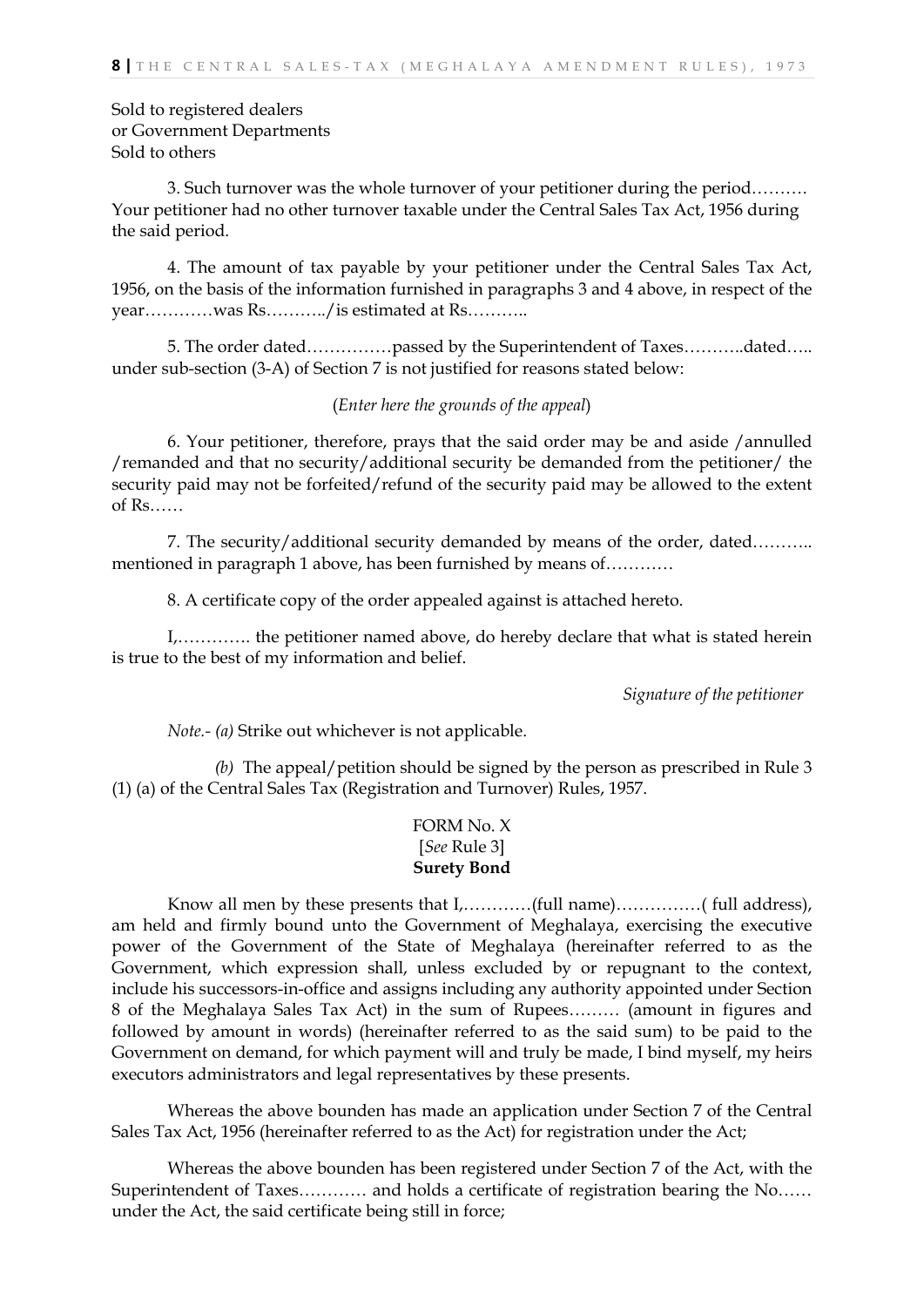Whereas the above bounden is required by Sections 6/6-A and 8 of the Act to obtain from the Superintendent of Taxes……….certain forms (hereinafter referred to as the said forms) for use for the purpose of certain concession with regard to tax payable under the Act.

And whereas the above bounder has been required by the Superintendent of Taxes……. to furnish security for the said sum for the purpose of security the proper realisation of the tax payable under the Act, the proper custody and use of the said forms and indemnifying the Government against all loss, costs or expenses, which the Government may, in any way, suffer, sustain or pay by reason of the omission default or failure of the above bounden or any person or persons acting under or for him to pay such in the manner and by the time provided by or prescribed under the Act, to keep in proper custody and make proper use of the said forms;

Now the condition of the above written bond is such that if the above bounden, his heirs, executors, administrators and legal representatives or any person acting under or for him pays the full amount of tax payable by him under the Act in the manner and by the time provided by or prescribed under the Act on demand by any authority prescribed in or under the Act, such demand to be in writing and to be served upon the above bounden his heirs, executors, administrators and legal representatives or any person acting under or for him in the manner provided by or prescribed under the Act and shall also at all times indemnity and save harmless the Government from all and every loss, cost or expenses which has been or shall or may at anytime or times hereafter during the period in which the above bounden is held liable to pay tax under the Act, until such time as the above bounden renders to the Superintendent of Taxes…….a satisfactory account of the use or, as the case may be, of the surrender, of the said forms in accordance with the provisions of the Act and the rules thereunder, be caused by reasons of any act, omission, default, failure or insolvency of the above bounden or of any person or persons acting under or for him them this obligation shall be void and of no effect, otherwise the same shall be and remain in full force;

And it is hereby further agreed that in the event of the death/partition/disruption/dissolution/winding-up or the final cessation of the liability under the Act or the rules prescribed thereunder, the establishment of the intended business so established under the said Act of the above bounden, this bond shall remain with the Superintendent of Taxes………or any officer duly authorised by him in this behalf for twelve years from the occurring of any of the events aforesaid for recovering any tax that may be payable by the above bounden or any loss, cost or expenses that may have sustained, incurred or paid by the Government owing to the act, omission, default, failure or insolvency of above bounden or any person or persons acting under or for him or the above bounden's heirs, executors, administrators and legal representatives and which may not have been discovered until after the above bounden's death / partition / disruption / dissolution / winding-up or final cessation of his liability under the Act or the Rules prescribed thereunder, the establishment of the intended business and registration thereof under the said Act:

Provided always that without prejudice to any other right or remedy for recovering the tax loss or damage as aforesaid it shall be open to the Government to recover the amount payable under this bond as an arrear of land revenue.

In witness whereof the said……………(full name) has hereunto set his hand this….. ……. day of…….